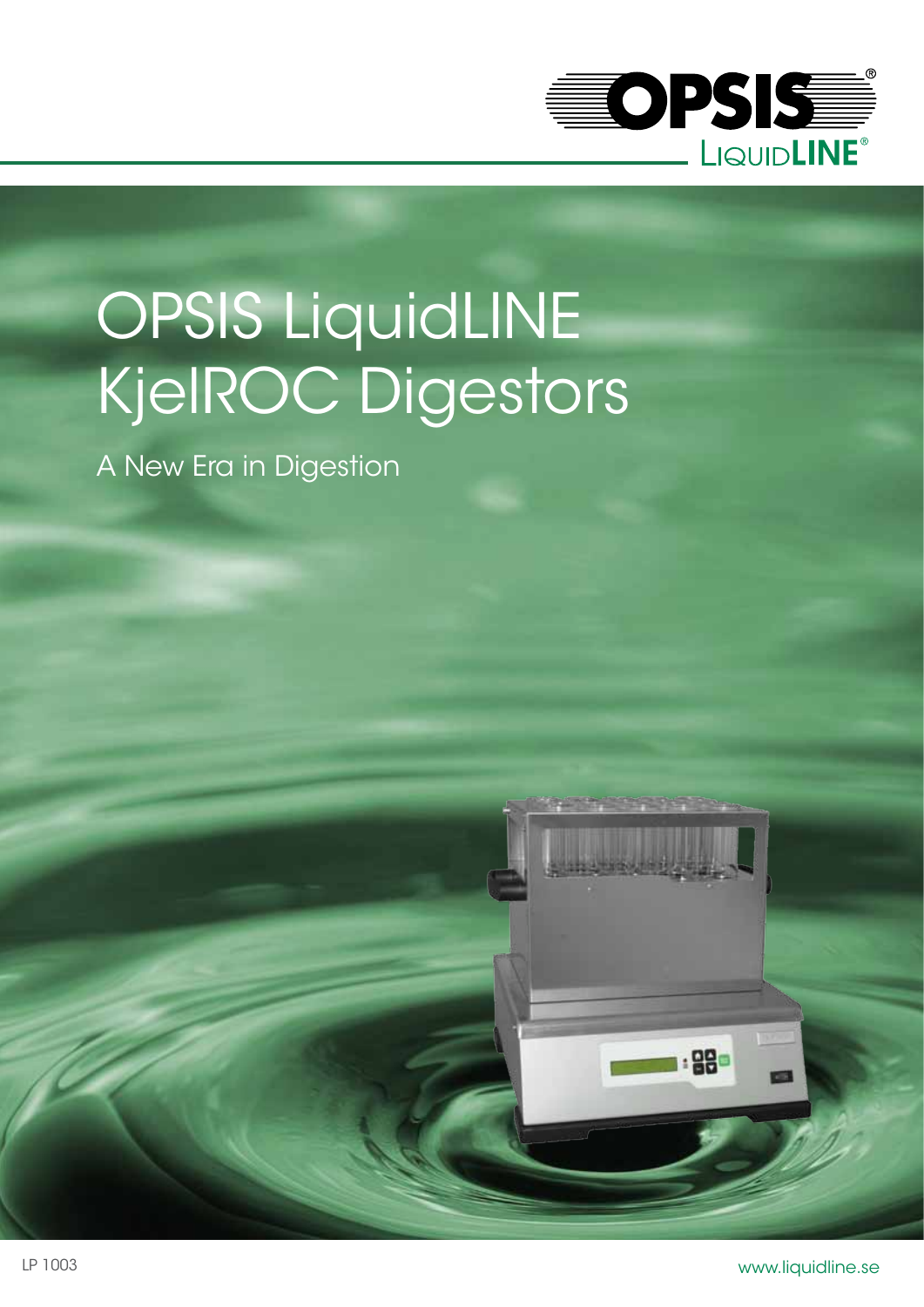### A New Era in Digestion

KjelROC Digestors, bringing robust design and innovation to traditional Digestion.

- All KjelROC Digestors offer Automatic programs, programmable temperature, time and alarm sounds.
- KjelROC Digestor Advanced with automatic or manual 3-step Motor Rack
- All KjelROC Digestors use reliable and carefully selected materials which reduces maintenance costs

#### Automattic Programs saves time

- Automatic programs on all KjelROC Digestors make it easy to start a diaestion
- Alarm signal and/or automatic cooling simplifies surveillance of the process, you wll get notified when it is time to go back

#### Automation saves time and reduce costs

— KjelROC Digestors Advanced model saves even more time with fully automatic motor rack

### OPSIS LIQUIDLINE REDUCE MAINTENANCE COSTS

— All Digestors and Scrubbers built with high endurance materials. From high quality Borosilicate Glass to high quality EN 1.4404 Stainless steel. Saves cost for maintenance.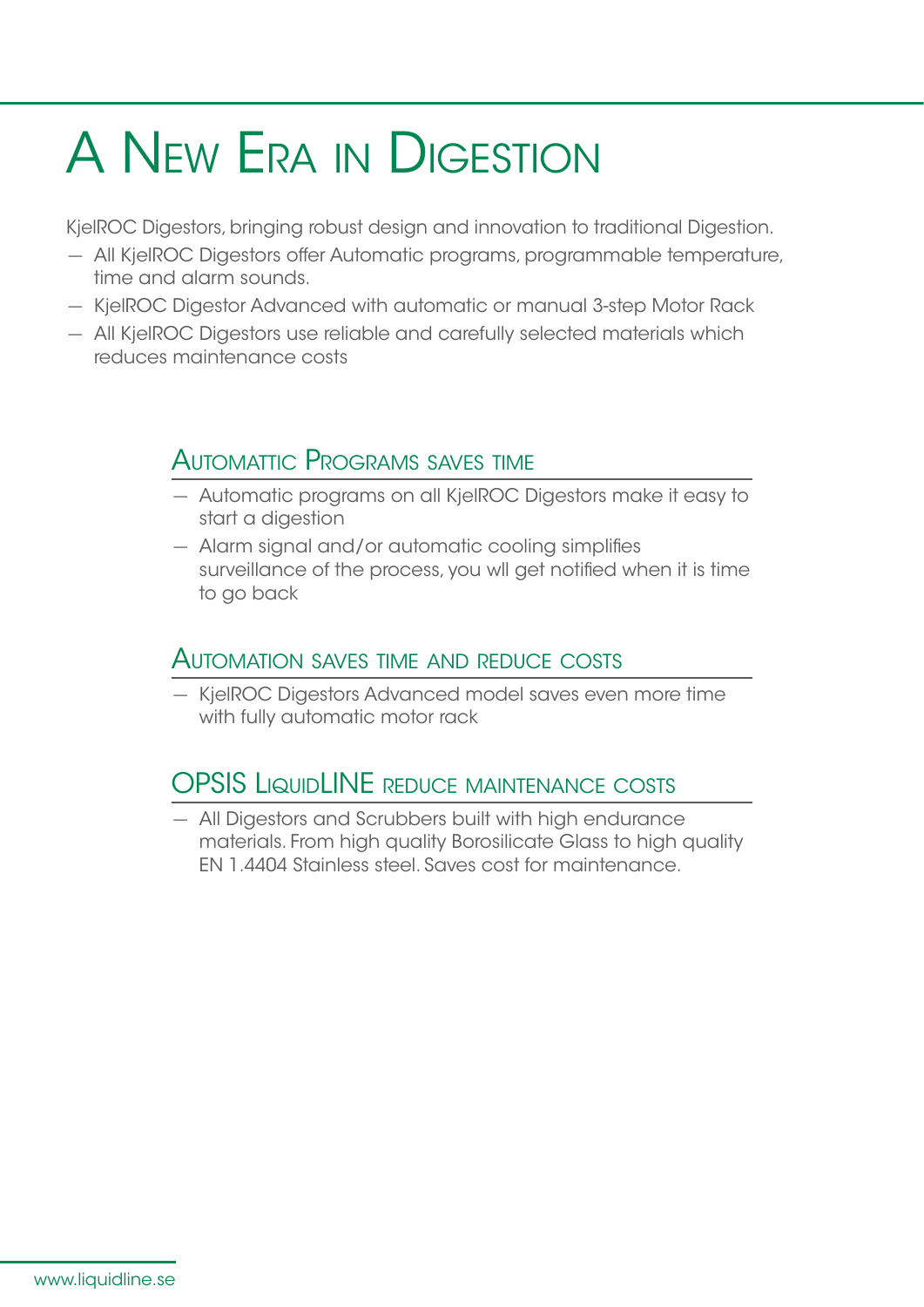

## **KJELROC DIGESTORS**

The KjelROC Digestors portfolio offers digestion possibilities for any lab. You can digest 10 or 20 tubes simultaneously, manually or with automatic programs and even with motor control

#### Automatic, Fast and Silent

All KjelROC Digestors includes automatic programs as well as the possibility to define your own digestion cycle. Additional features are rapid heating and silent technology, which reduces noise when handling the glass in the rack.

All this reduces maintenance costs, saves time and make the work safer.

- Several automatic programs, with multiple pre-set heating levels
- Manual programming of time and temperature
- Special Pre-heating program
- User defined behaviour at end of digestion, automatic switch-off of heating element and different settings for alarm signals
- Fast heating, from 20°C to 450°C within 45 minutes. Automatic pre-heating when switching on unit.
- Silent Technology, all racks are designed with soft edges to minimize noise from the glass tubes
- Easy to switch between Celcius and Fahrenheit degrees.



THE KJELROC AUTO CAN BE EQUIPPED WITH <sup>a</sup> manual stand - to make it easy to cool your Rack and for placement of your exhaust.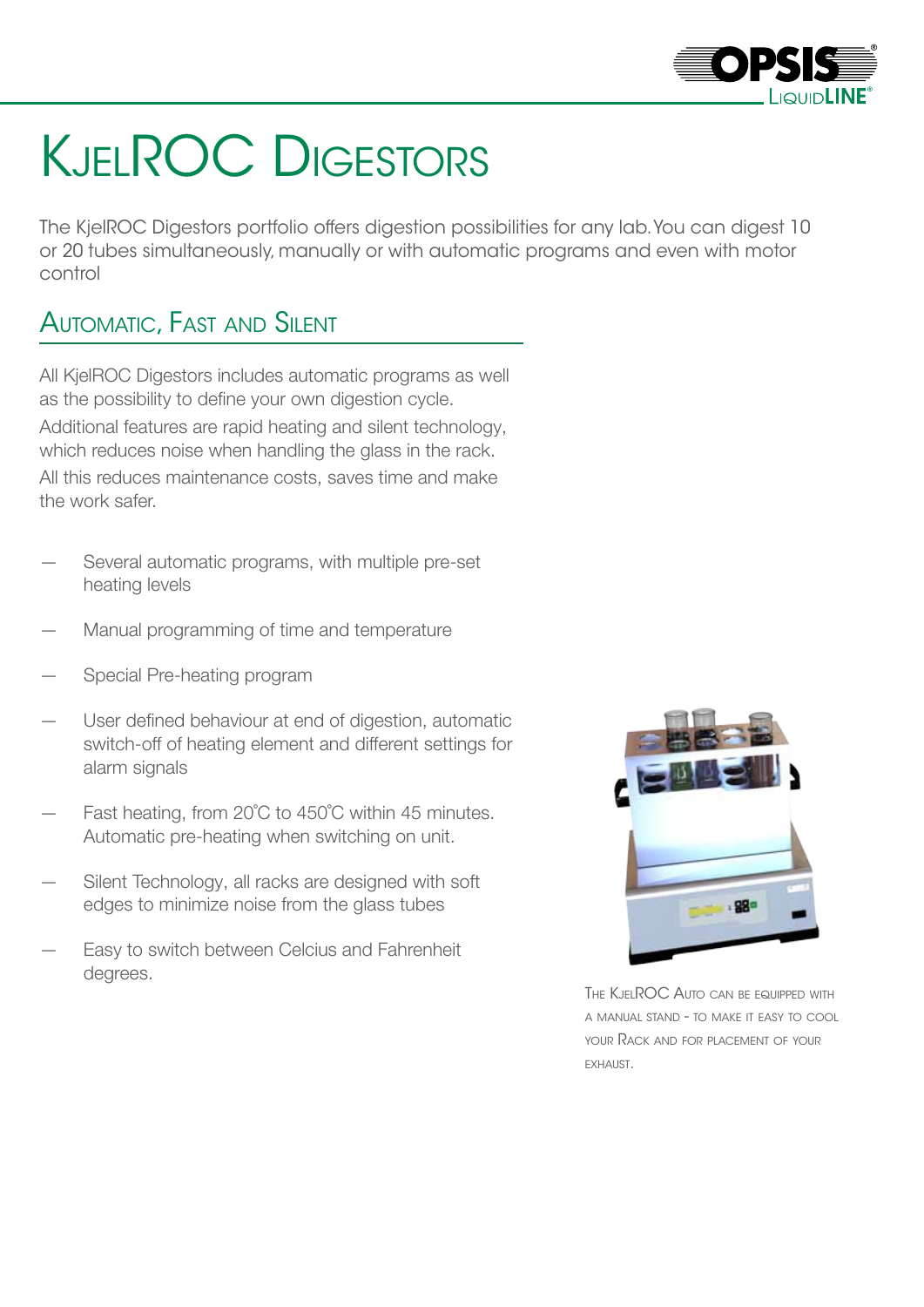### 3-Step Automation Rack\*

The Advanced KjelROC Digestors offer easy to use motor rack with 3-step automation; heating-, cooling- and load positions.

Motor can be controlled manually, as part of a temperature/ time program or as part of the pre-loaded digestion programs. The KjelROC Automation Rack reduces the work load in the lab and saves costs.

- Automatic control of motor within the Pre-set programs
- Intelligent intrument feedback will instruct the operator when to place the rack in holder and automatically move the rack to cooling position after digestion
- Safety system with manual override at all times
- Specific load position at ergonomically correct height





THE DIGESTOR ADVANCED IS EQUIPPED with <sup>a</sup> Motor Rack. This improves the control of the digestion process and reduces hazards for the Lab personnel.

\* Motor rack only available in Digestor Advanced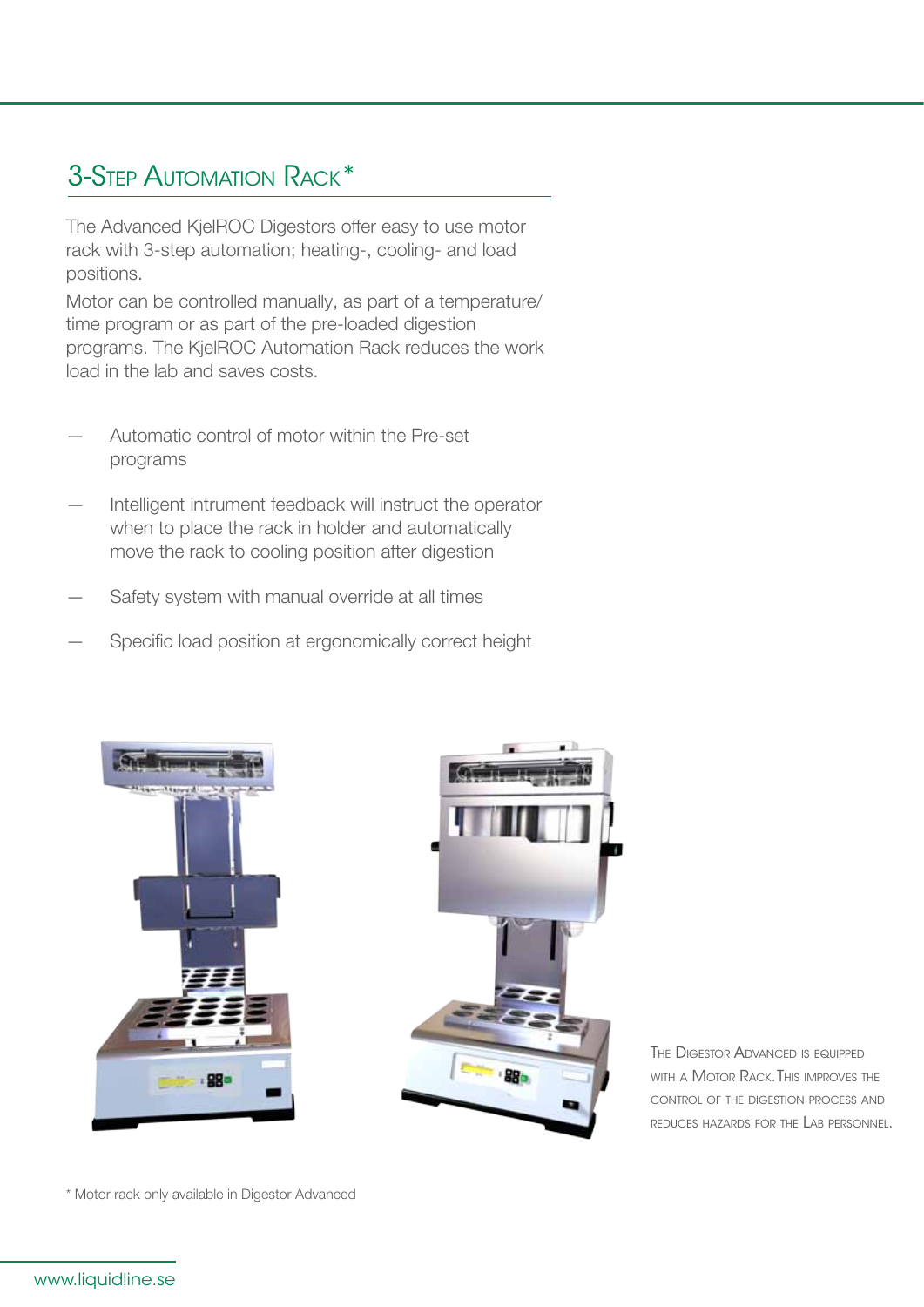

#### Reliable and Safe

All KjelROC Digestors are built to withstand high temperatures and highly corrosive environments - all materials are carefully selected - from Viton tubes to EN 1.4404 Stainless steel.

The KjelROC Digestors are recommended to be installed with a KjelROC Exhaust manifold to reduce fumes in the lab and prolong the life of your KjelROC.

Self test systems protect the operator.

- An automatic self test will warn the operator in case of instrument failure and lock instrument until Service has been performed.
- Indicator light to warn if block program is running
- Exhaust manifolds with Borosilicate glass. Thick PTFE rings specially designed to seal against the tubes, withstand the demanding environment and reduce maintenance costs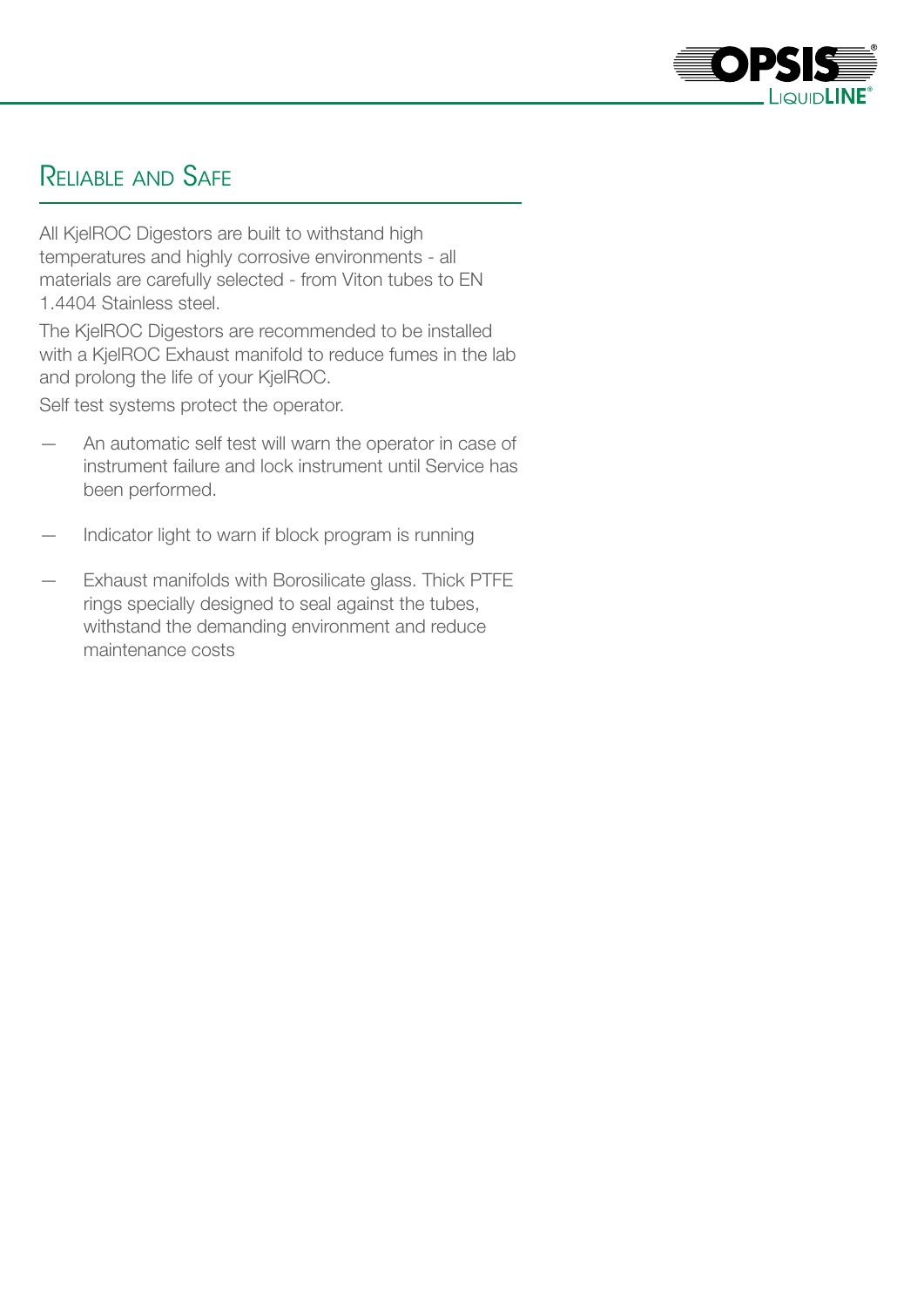## KjelROC Scrubbers

A Scrubber is recommended for fume control and in areas where water is expensive. The KjelROC Scrubber can save costs.

#### Reliable and Easy with <sup>a</sup> Small Footprint

The KielROC Scrubbers are built to work in an environment with an excess of corrosive fumes and high heat. All materials are carefully selected. Small footprint and ease of use has been prioritized when designing the KjelROC Scrubbers.

- Cooler and containers in Borosilicate glass and connection tubes in Viton, in order to withstand the demanding environment and reduce maintenance costs
- Small footprint makes it easy to install the Scrubber close to the KjelROC Digestor
- Reagent containers with a volume of 2 liters each, minimize the need for frequent change of scrubber reagents. Easy access to exchange containers, which are all made in high quality Borosilicate Glass.



#### High Standard and Options

All KjelROC Scrubbers can be supplied with optional water cooling as well as additional flask for digesting liquid samples. All Scrubbers has the possibility to adjust the suction power.

- Water cooler and Water Accessory to even further increase the efficiency of the fume extraction and to handle large volumes of vapour.
- Accessible 6-step suction control to regulate suction power, makes it easy to achieve a good and efficient digestion.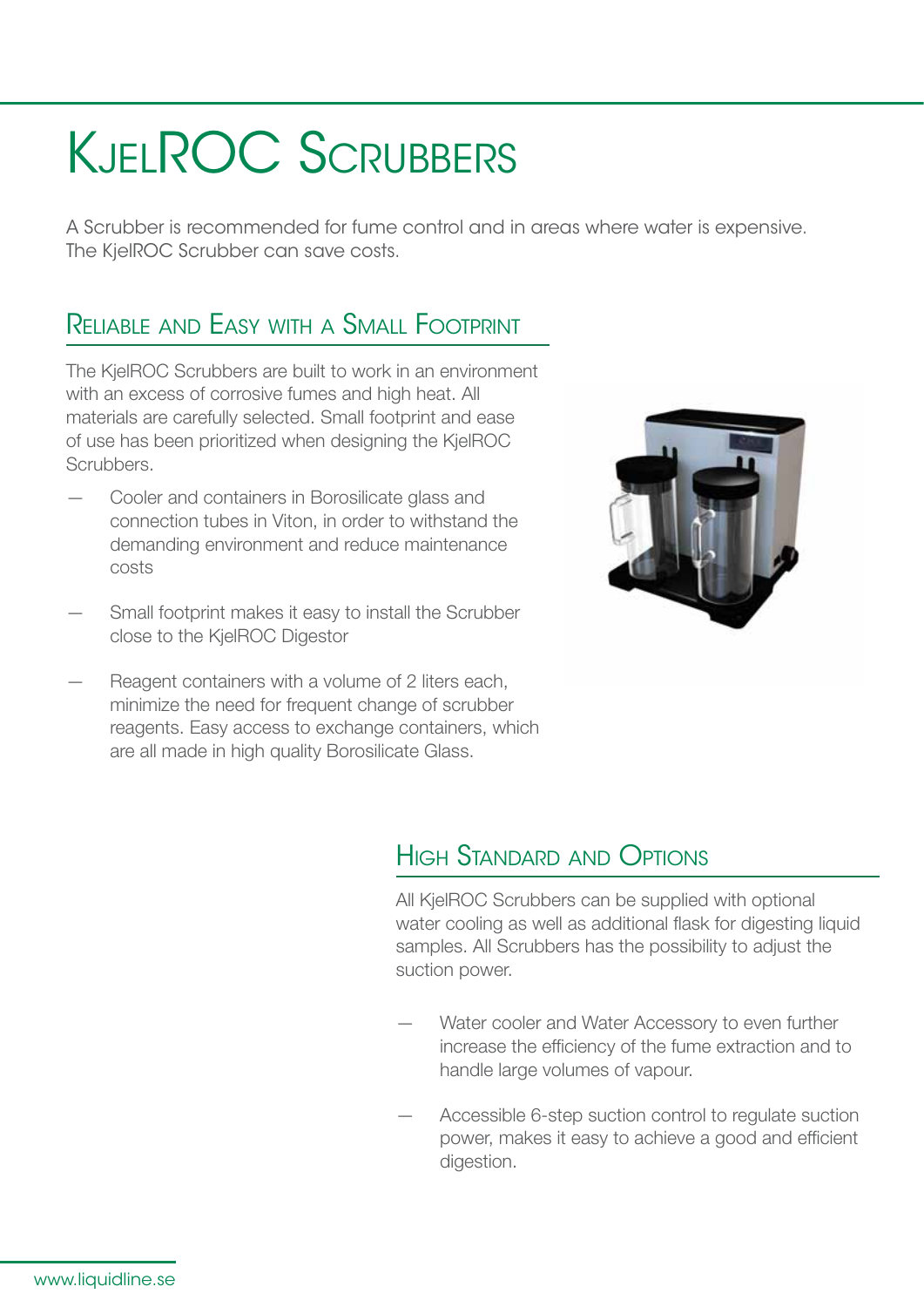

### Portfolio Options

The KjelROC Digestion portfolio offers something for most labs



DI-310-A, KjelROC Digestor Advanced 10 DI-320-A, KjelROC Digestor Advanced 20

Our standard advanced Digestion block with motor lift. One rack and exhaust included.



DI-051-A,Stand Alone Manual Stand for Tube Rack



DI-010-A, Rack 10



DI-052-A, Washing Lid 10 DI-053-A, Washing Lid 20